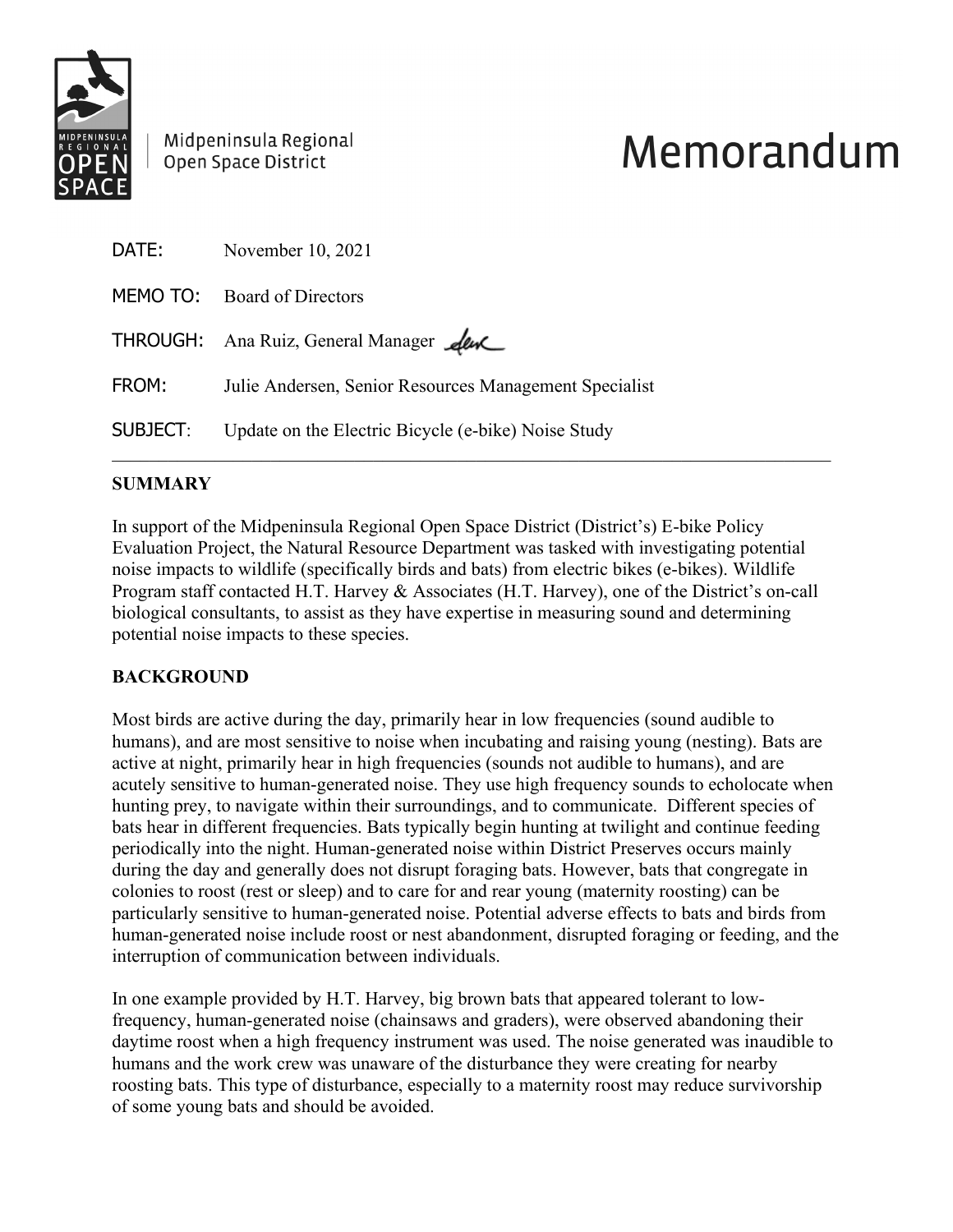## **DISCUSSION**

#### Study Methods:

H.T. Harvey designed two noise recording sessions to determine the ambient (background environmental) noise level and the noise levels (at both high and low frequencies) generated by the operation of conventional and e-bikes. The study was performed in two representative habitats (redwood forest and grasslands).

Low frequency recordings occurred in May 2021 at Purisima Creek Redwoods Open Space Preserve. This Preserve contains habitat suitable for marbled murrelet, a bird species that requires the use of regulatory agency approved avoidance buffers during their nesting season to avoid impacts from human-generated noise. High frequency recordings occurred in June 2021 at Sierra Azul Open Space Preserve. This Preserve contains typical habitat for both foraging and roosting of pallid bat (*Antrozous pallidus),* which is a California state species of special concern.

Sound from three different types of e-bikes, representative of the types under consideration for access on District trails, and two different types of conventional mountain bikes were measured each day at each site. Each bike was recorded as it was: 1) pedaling slowly uphill (and in power assist mode for e-bikes), 2) pedaling fast uphill (and in power assist mode for e-bikes), 3) coasting, and 4) braking. These were determined to be the most likely modes of use by bicyclists on recreational trails.

Sounds were recorded at different distances from the bikes while they were in operation. The recordings were then sent to a sound laboratory for analysis to determine at what distance sound from both conventional mountain bikes and e-bikes would attenuate (or be reduced) to the ambient noise level. For the purposes of the study, the ambient noise level recorded at each site was 20 decibels (dB).

Decibels are a unit of measurement that describe the intensity, or volume, of noise. Frequency is another unit of measurement that describes the pitch of sounds. Decibel levels were recorded for each bike for each mode, and were calculated and separated into five groups representing the different frequencies in kilohertz (kHz) that are typically audible for bird and bat species that occur within District lands (See H.T. Harvey Table 1).

| Frequency                          | $1kHz - 5kHz$            | 18kHz – 26kHz                                                                                                                                                                           |                                                                                                                                                                                                                                                                 | $27kHz - 35kHz$   36kHz - 44kHz                                                                                                                   | $45kHz - 55kHz$                                                                                |
|------------------------------------|--------------------------|-----------------------------------------------------------------------------------------------------------------------------------------------------------------------------------------|-----------------------------------------------------------------------------------------------------------------------------------------------------------------------------------------------------------------------------------------------------------------|---------------------------------------------------------------------------------------------------------------------------------------------------|------------------------------------------------------------------------------------------------|
| <b>Phonic</b><br>Groups            | <b>Birds</b>             | <b>Bats</b>                                                                                                                                                                             |                                                                                                                                                                                                                                                                 |                                                                                                                                                   |                                                                                                |
| Represented<br>Species<br>Examples | Generally,<br>most birds | hoary bat<br><i>(Lasiurus</i><br>cinereus)<br>Brazilian free-<br>tailed bat<br>(Tadarida<br>brasiliensis)<br>Townsend's<br>big-eared bat<br><i>(Corynorhinus</i><br><i>townsendii</i> ) | pallid bat<br>(Antrozous<br><i>pallidus</i> )<br>big brown bat<br><i>(Eptesicus</i><br>fuscus)<br>silver-haired bat<br><i>(Lasionycteris</i> )<br>noctivagans)<br>Long-eared<br>myotis<br>$(Myotis$ evotis)<br>Fringed myotis<br>(Myotis<br><i>thysanodes</i> ) | long-legged<br>myotis<br>(Myotis volans)<br>little brown bat<br>(Myotis<br>lucifugus)<br>western red bat<br><i>(Lasiurus</i><br><i>frantzii</i> ) | California myotis<br>(Myotis<br>californicus)<br>Yuma myotis<br>( <i>Myotis</i><br>yumanensis) |

#### **Table 1. Phonic groups representing birds and bats**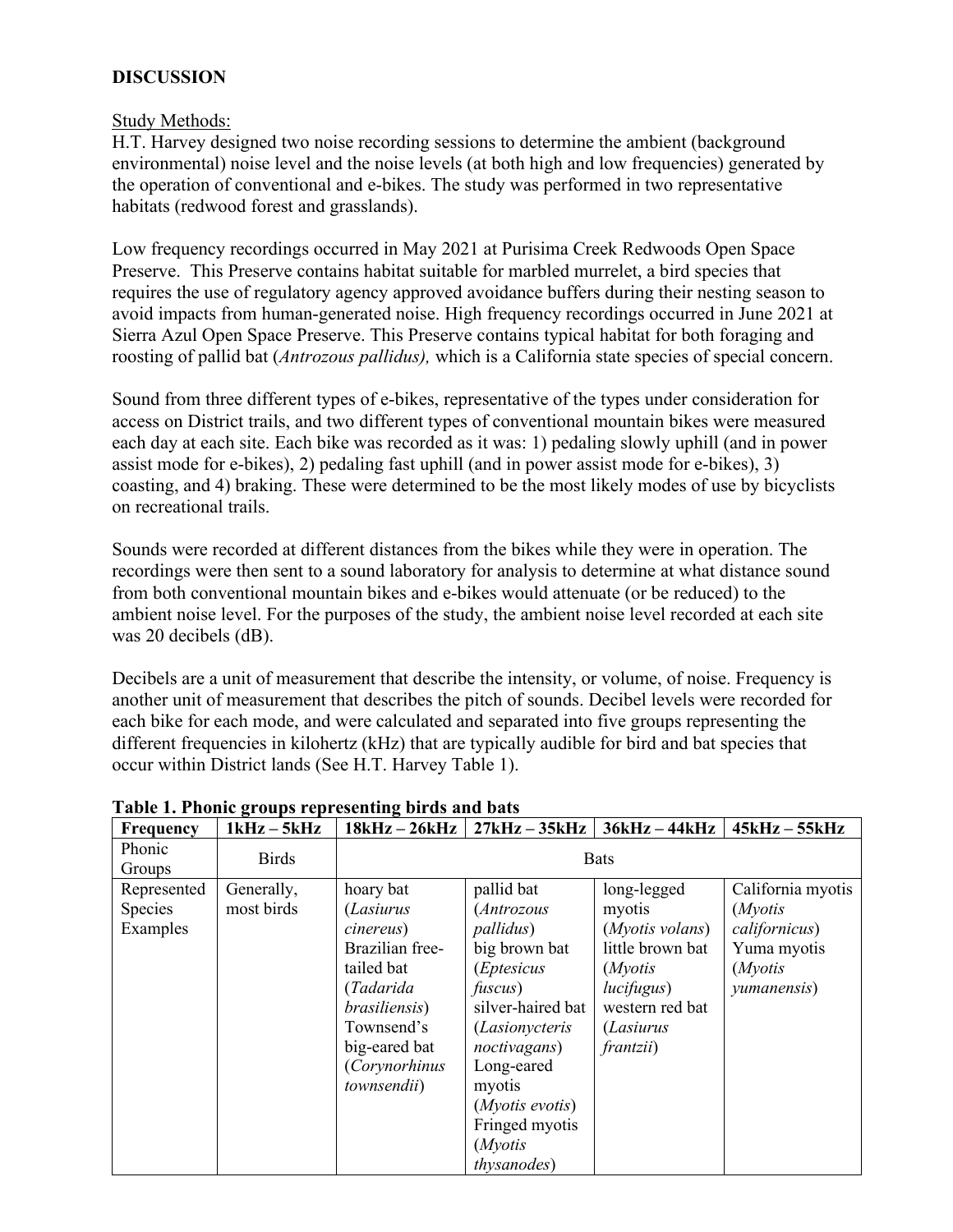## Study Results:

Generally conventional bikes were quieter than e-bikes; at times the sound generated from conventional bikes was too quiet to be recorded. The consistently loudest noises resulted from pedaling slowly or quickly uphill with e-bikes, however, the single loudest noise was generated by braking hard on one of the e-bikes. Recorded sounds were loudest when recorded closest to the microphone, so this set of data was used to visually depict at what frequencies each bike generates noise in each mode (See Appendix A-1 to A-3 of the study). The highest sound pressures occurred between 8 kHz and 70 kHz, which would primarily affect bat species that hear in these ranges. Analysis of the data collected suggests that the amount of sound from ebikes is far greater in the 40 kHz phonic group than in other phonic groups, suggesting that bats that hear in this range such as the long-legged myotis (*Myotis volans*), little brown myotis (*Myotis lucifugus*), and western red bat (*Lasiurus frantzii*) may be more prone to disturbance from e-bike traffic than other bat species. The human hearing range is typically between 20Hz and 20kHz and is most sensitive between 2 to 5 kHz, so people would not hear most sounds in the range that effect bats.

H.T. Harvey used the sound data collected to compute noise attenuation rates for the loudest bike (an e-bike) to provide recommended buffer distances from recreational trails and facilities to reduce potential noise impacts to bird and bat species. See H.T. Harvey Table 4 below:

|                            | Table 4. Computed distances for e-bike sound to attenuate to ambient levels of 20 dB for |  |  |
|----------------------------|------------------------------------------------------------------------------------------|--|--|
| different frequency ranges |                                                                                          |  |  |

| Distance to<br>ambient (ft) |    |     | 1 kHz - 5 kHz 18 kHz - 26 kHz 27 kHz - 35 kHz 36 kHz - 44 kHz 45 kHz - 55 kHz |     |      |
|-----------------------------|----|-----|-------------------------------------------------------------------------------|-----|------|
|                             | 45 | 100 | 107                                                                           | 231 | 134* |

\*Drop in distance is due to how sound in this frequency travels and attenuates as well as at what level sounds are generated by ebikes (loudest noises generated were in the 36kHz -44kHz levels)

The noise generated by e-bikes occurs in both low and high frequencies. Like humans, birds cannot hear high frequency sound and are not likely to be affected by e-bike high frequency noise. Instead, low frequency sound generated in the audible range (1kHz to 5kHz) may affect birds. Additionally, and specific to marbled murrelet, the District currently follows regulatory agency regulations that restrict noise-producing activities by creating dB limits and distance buffers based on ambient and action noise levels. These regulations define ambient noise levels at 50 dB or less which inherently makes H.T. Harvey's recommended buffers more conservative than agency standards. H.T. Harvey's study finds that e-bike noise attenuation will occur over a reasonably short distance (45 feet) and to an ambient level (20 dB).

## Recommendations:

*Buffer Distances: any trail that allows e-bikes should have:*

- A minimum 45-foot distance from any known nesting bird site.
- A minimum 100-foot distance from any roost site of bats that hear in the 18kHz 26kHz range, including Brazilian free-tailed bats (*Tadarida brasiliensis*), Townsend's big-eared bats (*Corynorhinus townsendii*), or hoary bats (*Lasiurus cinereus*).
- A minimum 107-foot distance from any roost site of bats that hear in the  $27kHz 35kHz$ range, including pallid bats, big brown bats (*Eptesicus fuscus*), silver-haired bats (*lasionycteris noctivagans*), long-eared myotis (*Myotis evotis*), and fringed myotis (*Myotis thysanodes*).
- A minimum 231-foot distance from any roost site of bats that hear in the 36kHz 44kHz range, including long-legged myotis, little brown myotis, and western red bat.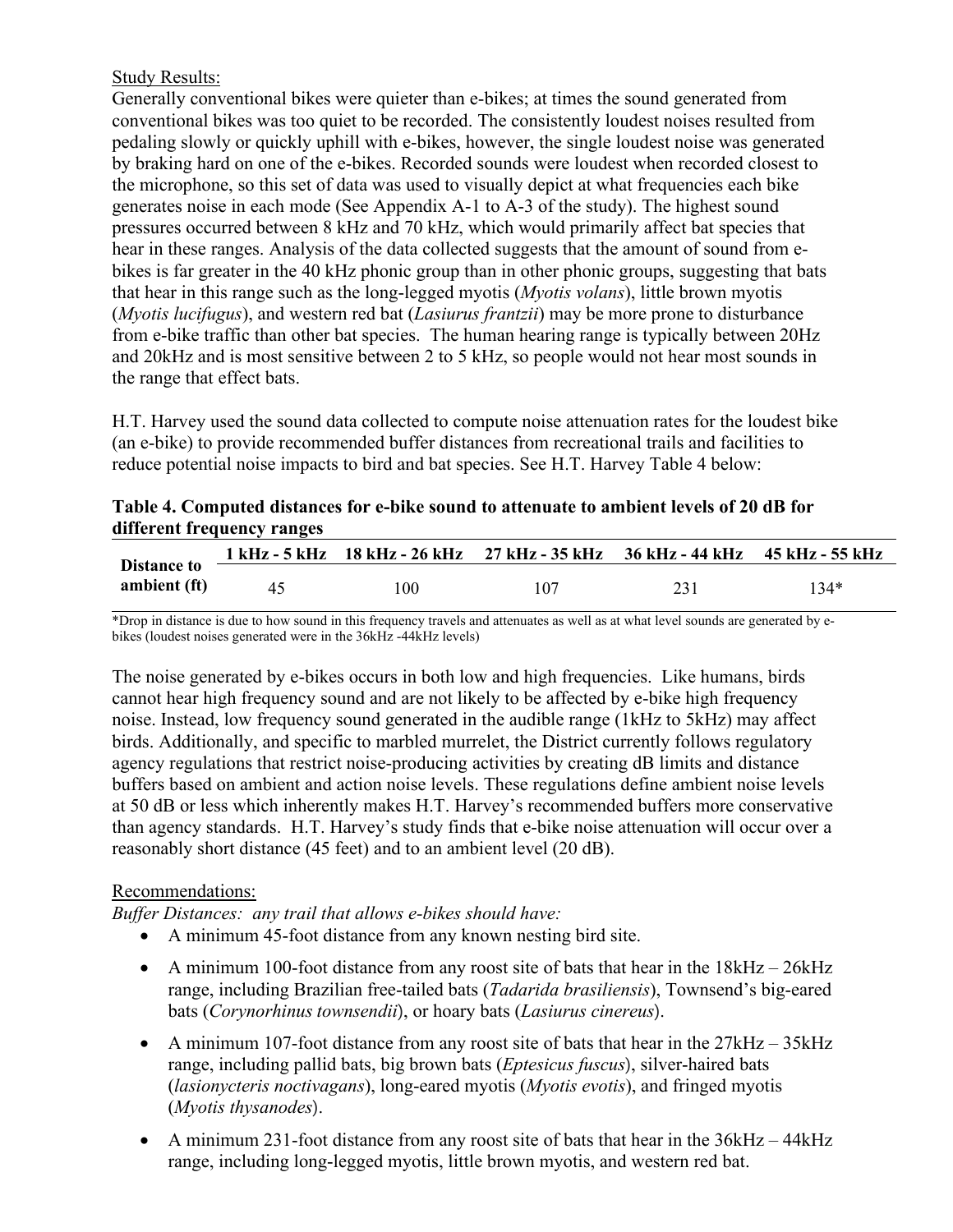• A minimum 134-foot distance from any roost site of bats that hear in the 45kHz – 55kHz range, including California myotis (*Myotis californicus*) and Yuma myotis (*Myotis yumanensis*).

## *For any trail that allows conventional and/or e-bikes:*

• Maternity colonies of pallid bats and Townsend's big-eared bats are extremely sensitive, and Townsend's big-eared bats are known to abandon young because of disturbances. Therefore, for a maternity colony of either of these species, a minimum buffer of 200 feet to any trail allowing any bike traffic is recommended.

#### *Management Considerations:*

Guided by the District's mission, Natural Resources staff utilize best available science to determine best management practices when developing public access and managing recreational uses in the Preserves. This study provides recommended avoidance buffers for sensitive natural resources that are being reviewed and incorporated in the current e-bike evaluation work. Based on the location of known sensitive resources, there are no recommended changes to existing recreational trail uses, including conventional bike use. The evaluation of e-bike use will need to consider the sensitivity of bat populations for high frequency noise that is not audible to humans yet known to be generated by e-bike electric motors. See "Next Steps" below for information on how the Science Advisory Panel will consider these findings as part of their e-bike evaluation.

Seasonal trail closures and/or avoidance buffers are a current District practice utilized when warranted by the conditions (such as weather, noise, hazards etc.) and/or observable impacts to species. See situational evaluation section below for methodology and examples of when modifications to trail use may be warranted based on noise generated by recreational trail users. This information will continue to be used during future site planning for trails or other recreational facilities.

#### *Situational Evaluation:*

District staff will continue to evaluate sensitive resources like bird nests and bat maternity roosts on a situational basis and adjust protections based on species needs. Breeding birds have substantial variation in their behavior, sensitivity, and ability to acclimate to environmental stressors during the breeding season. The District implements nest protections for nests that are found incidentally or during surveys for project work. Seasonal nesting bird surveys would not be required just for trail use. Protections around bird nests should remain flexible to suit the ambient noise levels and activity in each particular location, using the distances described above as a suggested starting point if buffers are determined to be needed.

For example, nesting great-horned owls at Rancho San Antonio are acclimated to louder ambient noise levels and more frequent recreation activity. Each year perimeter flagging is placed around the tree that stands less than 25 feet from the paved trail, and the trail remains open while owls continue nesting successfully. Woodpeckers nesting at Bear Creek Redwoods during project work were monitored for disturbance and were determined to require no buffer at all; project work was therefore allowed to continue without negative impacts to the woodpeckers.

The majority of known bat maternity roosts in District preserves are located within buildings with low occupancy or use (e.g., barns), and in bat structures (e.g., bat boxes). Bats also nest in natural habitat, but such nesting sites are more dispersed and often go undocumented. Only two potential roost sites are known to be located in proximity to existing District bike trails – two bat boxes located on a spur access trail to the Skyline Ridge A-frame house. Temporary seasonal trail closures should be evaluated on an individual basis if new bat roost sites are identified